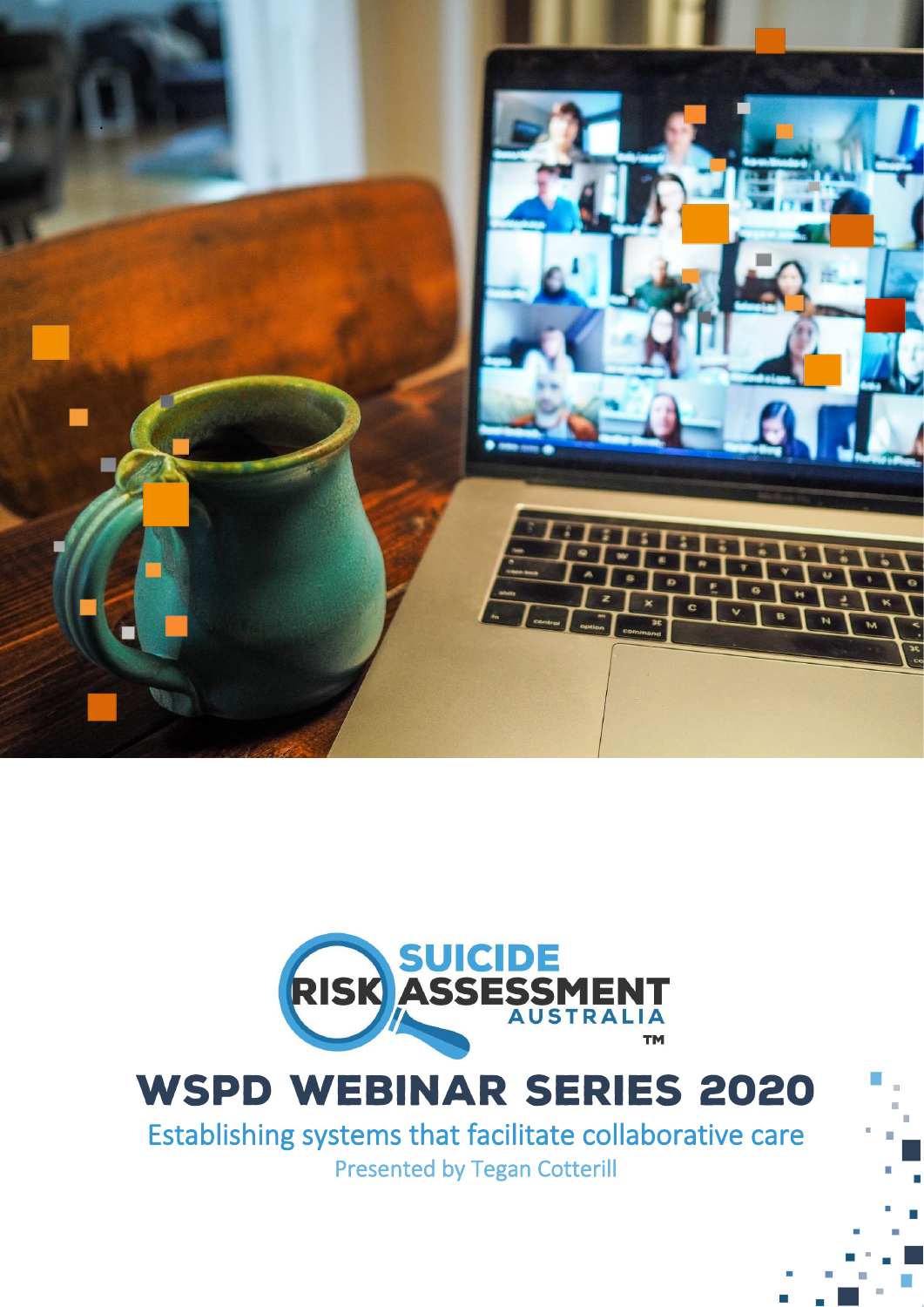All information (**'SRAA Information'**) provided to you during the webinar series and associated documents provided herein contains research material and presents clinical evidence, results and recommendations that is available and current at the time of the delivery.

All SRAA Information provided to you is only current at the time of delivery and distribution and must only be used as general overview information of some tools and methodologies developed with respect to suicidology. It does not represent any clinical judgment, medical assessment or diagnosis of any condition. We reserve the right to amend or vary the SRAA Information from time to time.

SRAA Information, in part or in whole, must not be reproduced, used, cited, distributed, disseminated or otherwise communicated to any other party, in any form or by any means without the prior written permission from SRAA. SRAA hold exclusive copyright over the webinar content presented.

You must not rely on the SRAA Information as a substitute for clinical care, diagnosis, assessment or treatment from a qualified professional with respect to SRAA assessment and in the field of suicidology. Each person/client/patient must be individually assessed by a qualified professional having considered their specific circumstances and needs and on their own merit.

SRAA accepts or assumes no responsibility or liability whatsoever for the SRAA Information supplied to you and in no event will SRAA be liable for any loss or damage, whether indirect or consequential loss or damage as a result of reliance on SRAA Information provided to you.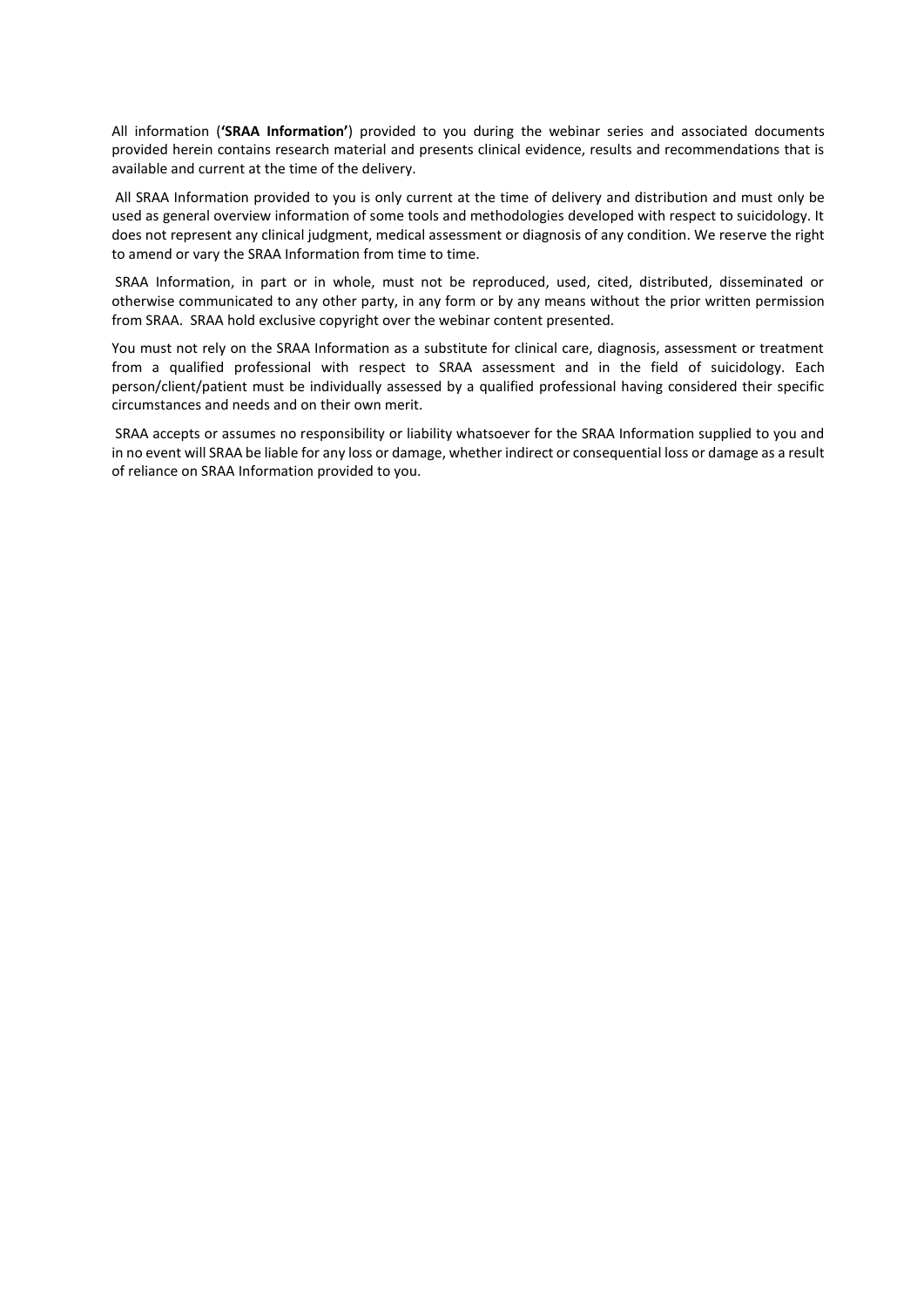# **Why focus on care frameworks?**

Care frameworks are particularly important when considering the trajectories of a person that may be experiencing complex health needs, in addition to how we may understand the services available to a person at any given point in their service use/recovery.





Figure 1 – Mental Health Service Framework, (NSW Health, 2018)<sup>1</sup>

[This is a map of the NSW continuum of care for mental health services from social supports to systems](https://www.health.nsw.gov.au/mentalhealth/reviews/commission/Publications/review-mhc-report.pdf)  that impact [on mental health to acute inpatient units developed by the NSW MHC.](https://www.health.nsw.gov.au/mentalhealth/reviews/commission/Publications/review-mhc-report.pdf) What is evident is that the availability of services may not reflect what is accessible for you, but it reflects what the continuum of care and the service system may look like. Although there may be differences across jurisdictions, the NSW framework has many commonalities with other health service frameworks.

Importantly, the framework seeks to outline an integrated approach to care that is effective and efficient.

[Taking this approach avoids providers operating in silos, resulting in fragmented care, which too often](https://www.health.nsw.gov.au/mentalhealth/reviews/commission/Publications/review-mhc-report.pdf)  [focuses on one aspect of a](https://www.health.nsw.gov.au/mentalhealth/reviews/commission/Publications/review-mhc-report.pdf) [client's](https://www.health.nsw.gov.au/mentalhealth/reviews/commission/Publications/review-mhc-report.pdf) [life and is therefore less effective than a collaborative approach](https://www.health.nsw.gov.au/mentalhealth/reviews/commission/Publications/review-mhc-report.pdf)

Systems and culture are the framework and reference points for sound service provision. They can include any range of strategies that are identified as evidence-based practice for key deliverables, and who is responsible, in addition to supporting consistent service delivery approaches. Leadership is therefore critical, in facilitating learning and development as well as the safe environment that facilitates staff delivering the suicide prevention strategies that are needed to ensure the workforce is sustainable.

We are certainly conscious that when service failures occur, the clients experience this as inequitable access, poor quality service delivery and the absence or 'gaps' in what is received.



<sup>1</sup> NSW Health (2018). *Review of the Mental Health Commission of NSW. Report to Parliament 2018.* https://www.health.nsw.gov.au/mentalhealth/reviews/commission/Publications/review-mhc-report.pdf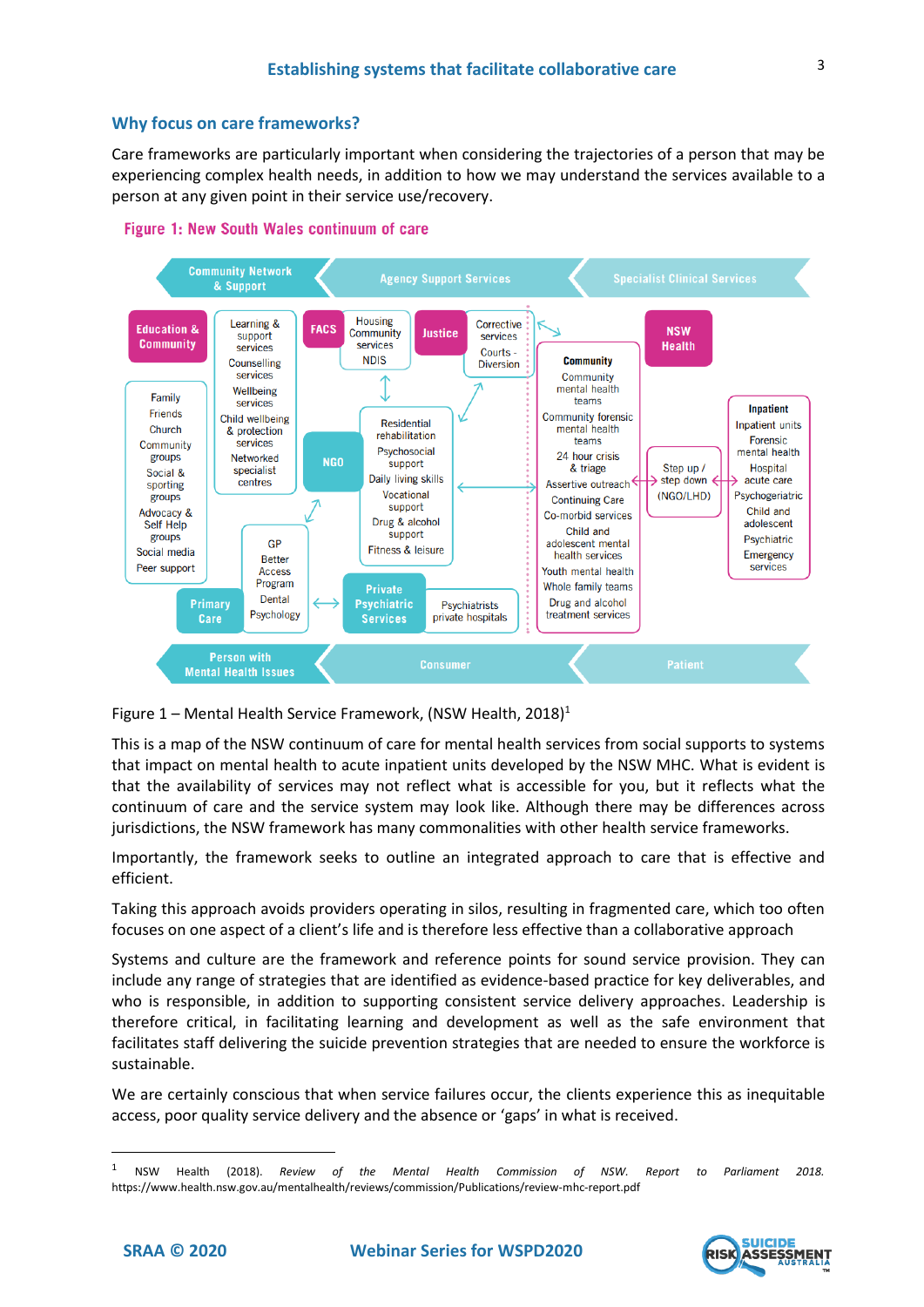# **SWOT analysis of Systems of Care**

In Webinar 3, Terrena described a SWOT analysis of collaborative approaches to care, where in this webinar, we examine how the system can operate with the strengths, weaknesses, opportunities and threats in service delivery.

#### **Strengths**

- When strategies and systems work effectively, we see that clinical & non-clinical workforce integrate seamlessly to deliver exceptional client outcomes.
- Person-centred strategies can be established and delivered in a consistent way.
- Research is promoted and integrated to ensure interventions are effective and in line with what is needed.

#### **Weaknesses**

- Unfortunately, the environment, systems and context for service delivery can be unstable.
- Unique needs will continue to be at the periphery of standard service provision and in suicide prevention, people experiencing unique and complex needs may need support across the framework.
- Consistent with the aforementioned point, intensive supports will continue to be expensive which will likely limit those without access to financial support will be disadvantaged.
- Intervention is never as good as prevention.

#### **Opportunities**

- Formalising agreements between service providers can strengthen relationships and ways of working, consolidating consistency and understanding of roles and responsibility
- Training new service providers and workers in best practice (evidence-based) interventions is a critical opportunity to consistently deliver great care, as part of routine processes
- Establish solid culture ideals through leadership and design, with written statements, demonstrated and referenced regularly, and revisited to build and maintain a positive work place culture

## **Threats**

- Goal posts can change as the climate and political environment shifts, whereby being agile and working in a continually changing environment can cause fatigue, often takes time and energy, and requires revision.
- Toxic workforce culture will contaminate even the best system of care, with a range of potential negative outcomes, not least, the loss of strong, knowledgeable and skilled workers seeking better opportunities elsewhere.

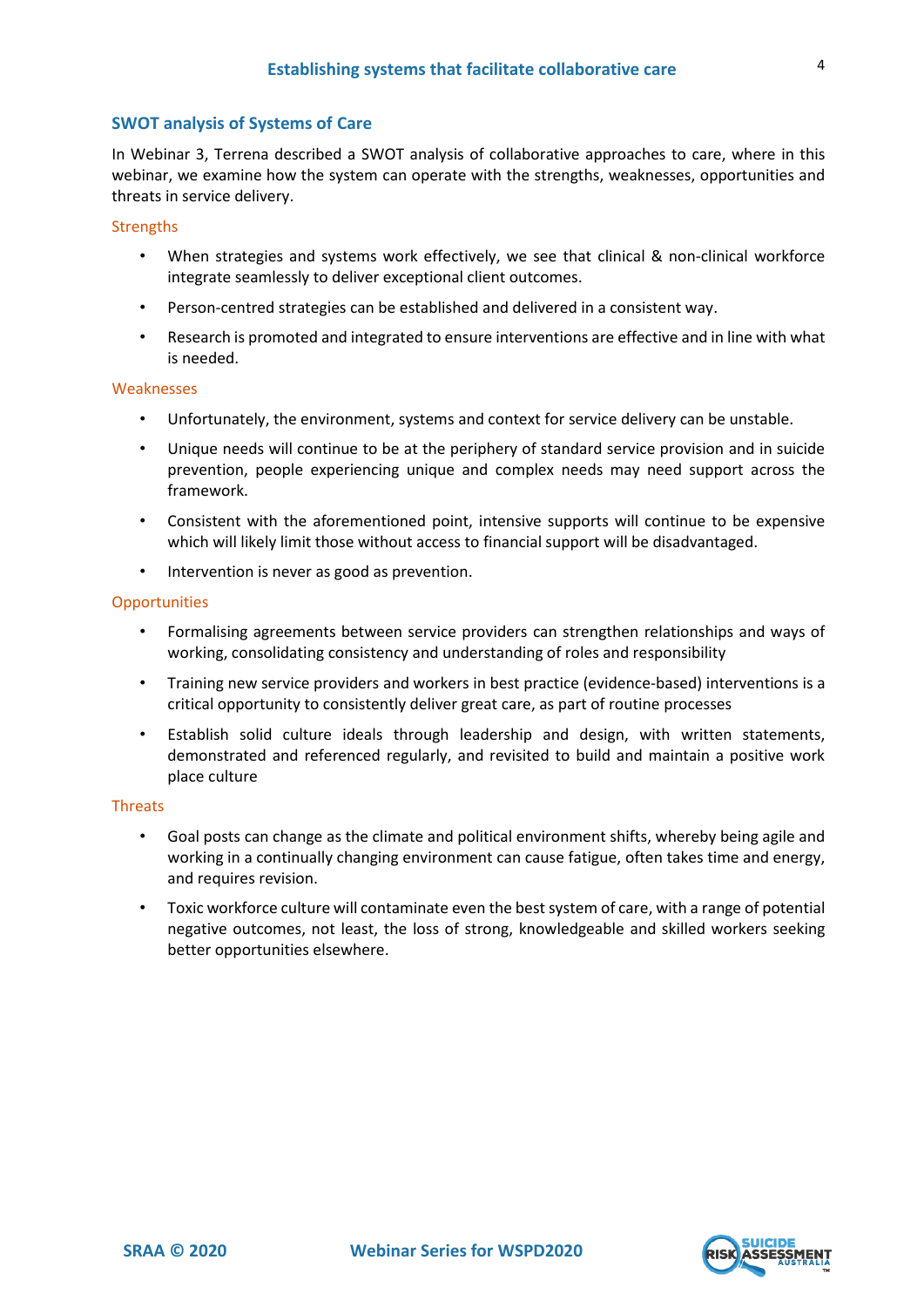## **Integrating clinical and non-clinical approaches**

#### Leadership & Culture



## **Reflection –What are the opportunities to strengthen the care framework for your practice?**

\_\_\_\_\_\_\_\_\_\_\_\_\_\_\_\_\_\_\_\_\_\_\_\_\_\_\_\_\_\_\_\_\_\_\_\_\_\_\_\_\_\_\_\_\_\_\_\_\_\_\_\_\_\_\_\_\_\_\_\_\_\_\_\_\_\_\_\_\_\_\_\_\_\_\_\_\_\_\_\_\_\_\_ \_\_\_\_\_\_\_\_\_\_\_\_\_\_\_\_\_\_\_\_\_\_\_\_\_\_\_\_\_\_\_\_\_\_\_\_\_\_\_\_\_\_\_\_\_\_\_\_\_\_\_\_\_\_\_\_\_\_\_\_\_\_\_\_\_\_\_\_\_\_\_\_\_\_\_\_\_\_\_\_\_\_\_ \_\_\_\_\_\_\_\_\_\_\_\_\_\_\_\_\_\_\_\_\_\_\_\_\_\_\_\_\_\_\_\_\_\_\_\_\_\_\_\_\_\_\_\_\_\_\_\_\_\_\_\_\_\_\_\_\_\_\_\_\_\_\_\_\_\_\_\_\_\_\_\_\_\_\_\_\_\_\_\_\_\_\_ \_\_\_\_\_\_\_\_\_\_\_\_\_\_\_\_\_\_\_\_\_\_\_\_\_\_\_\_\_\_\_\_\_\_\_\_\_\_\_\_\_\_\_\_\_\_\_\_\_\_\_\_\_\_\_\_\_\_\_\_\_\_\_\_\_\_\_\_\_\_\_\_\_\_\_\_\_\_\_\_\_\_\_ \_\_\_\_\_\_\_\_\_\_\_\_\_\_\_\_\_\_\_\_\_\_\_\_\_\_\_\_\_\_\_\_\_\_\_\_\_\_\_\_\_\_\_\_\_\_\_\_\_\_\_\_\_\_\_\_\_\_\_\_\_\_\_\_\_\_\_\_\_\_\_\_\_\_\_\_\_\_\_\_\_\_\_

**Suicide Prevention Interventions & Strategies**

In line with Webinar 1, Kaine outlined the treatment approaches that reflected evidence based interventions. With knowledge and capabilities to deliver treatment, we also need to establish firm referral pathways, as per Terrena's comments in Webinar 3.

\_\_\_\_\_\_\_\_\_\_\_\_\_\_\_\_\_\_\_\_\_\_\_\_\_\_\_\_\_\_\_\_\_\_\_\_\_\_\_\_\_\_\_\_\_\_\_\_\_\_\_\_\_\_\_\_\_\_\_\_\_\_\_\_\_\_\_\_\_\_\_\_\_\_\_\_\_\_\_\_\_\_\_ \_\_\_\_\_\_\_\_\_\_\_\_\_\_\_\_\_\_\_\_\_\_\_\_\_\_\_\_\_\_\_\_\_\_\_\_\_\_\_\_\_\_\_\_\_\_\_\_\_\_\_\_\_\_\_\_\_\_\_\_\_\_\_\_\_\_\_\_\_\_\_\_\_\_\_\_\_\_\_\_\_\_\_ \_\_\_\_\_\_\_\_\_\_\_\_\_\_\_\_\_\_\_\_\_\_\_\_\_\_\_\_\_\_\_\_\_\_\_\_\_\_\_\_\_\_\_\_\_\_\_\_\_\_\_\_\_\_\_\_\_\_\_\_\_\_\_\_\_\_\_\_\_\_\_\_\_\_\_\_\_\_\_\_\_\_\_ \_\_\_\_\_\_\_\_\_\_\_\_\_\_\_\_\_\_\_\_\_\_\_\_\_\_\_\_\_\_\_\_\_\_\_\_\_\_\_\_\_\_\_\_\_\_\_\_\_\_\_\_\_\_\_\_\_\_\_\_\_\_\_\_\_\_\_\_\_\_\_\_\_\_\_\_\_\_\_\_\_\_\_ \_\_\_\_\_\_\_\_\_\_\_\_\_\_\_\_\_\_\_\_\_\_\_\_\_\_\_\_\_\_\_\_\_\_\_\_\_\_\_\_\_\_\_\_\_\_\_\_\_\_\_\_\_\_\_\_\_\_\_\_\_\_\_\_\_\_\_\_\_\_\_\_\_\_\_\_\_\_\_\_\_\_\_

# **Reflection – How to find who works with suicide in your area**



5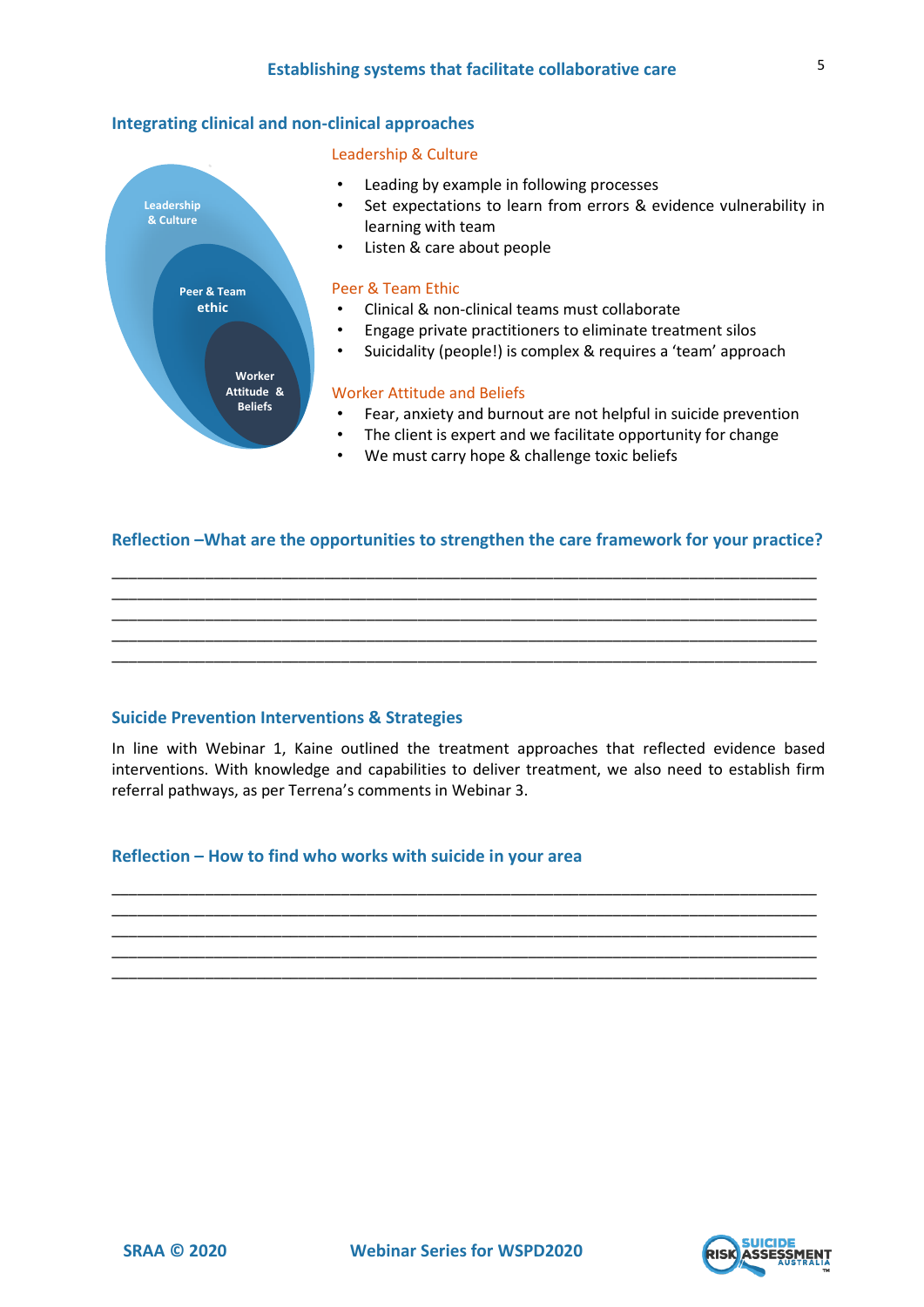# **5 tips to establish systems that facilitate collaborative care**

- 1. At a service level culture and attitude frame behaviour and expectations
	- Culture is leadership driven a learning culture of improvement and support is ideal.
	- Provide a safe environment, encourages providers to undertake self-care, supervision and professional development.
	- Values suicide prevention work and acknowledges impact on providers.

### 2. Care frameworks support consistent care provision

- Develop frameworks that are in line with best practice, facilitating better outcomes for clients
- Ensure they are holistic, person-centred and in line with best practice.
- Create frameworks that are tailored to your practice and local area e.g. awareness of service gaps.
- Ensure that how you develop your approach and service, leads to care provision not being dependent on individual providers knowledge and work style.

## 3. Transparent communication in line a care framework

- This is about what you do and don't provide as a service  $-$  it is critical for clients and other services.
- Ensure how and when this is communicated to client and when collaborating with other providers is clear and accessible on any mode of communication.
- It may require that you become more micro level in detailing information about roles and responsibilities, as well as some 'bigger picture' type information.
- 4. Name and own your own capability and gaps (and agitate for better, if needed)
	- Be aware of the gaps of the service system you work within.
	- Be aware of your personal knowledge, skills and limitations.
	- Collaborate with other providers to meet clients' needs.
	- Prioritise professional development to increase your knowledge, skills and confidence in line with best practice.
	- Agitate for service improvements to reduce gaps and increase consistency and quality of care provided.

#### 5. Establish great networks

- Formalise relationships with other providers, to support referrals and collaborative relationships.
- Peer networks for support and professional development.

6